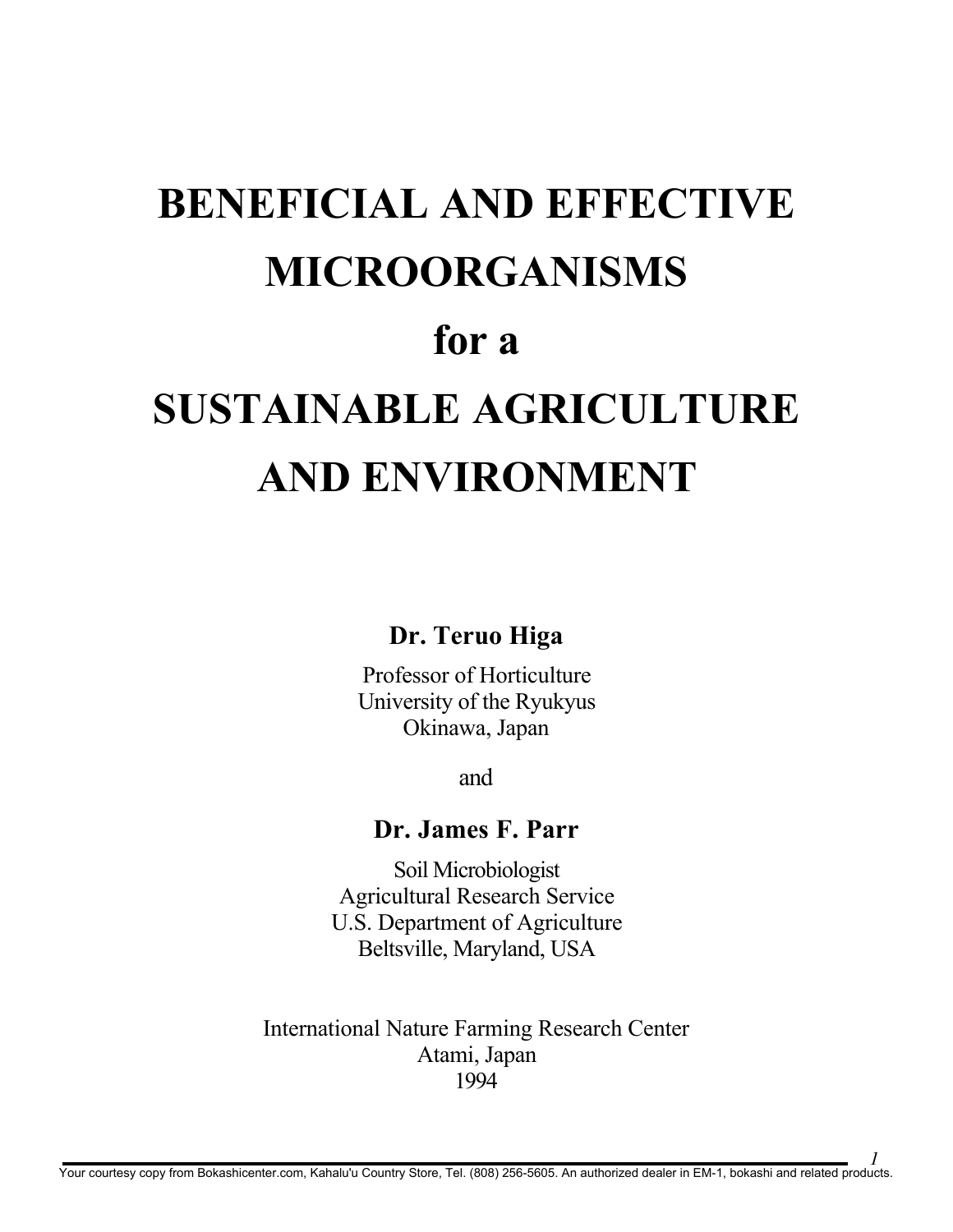#### FOREWORD

In 1989, the National Research Council of the National Academy of Sciences issued the highly significant report, *Alternative Agriculture,* which defined alternative agriculture as a system of food and fiber production that applies management skills and information to reduce costs, improve efficiency, and maintain production levels through such practices as crop rotations. proper integration of crops and livestock, nitrogen fixing legumes, integrated pest management, conservation tillage, and recycling of on-farm wastes as soil conditioners and biofertilizers. The report encouraged the collective adoption of these practices by U.S. farmers as the best alternative to the continued and intensive use of chemical fertilizers and pesticides which have often impaired the quality of our soil, water, and food.

Again, in 1993 the National Academy of Sciences left no doubt as to these earlier concerns when the National Research Council released the report, *Pesticides in the Diets of Infants and Children*, which concluded that people in this age group could be at considerable health risk from consumption of foods containing pesticide residues.

Both of these reports have raised considerable speculation about the future of our chemical-based agricultural production system. A growing consensus of consumers, environmentalists, legislators, and many farmers is that our current farming practices will have to change considerably to achieve a significant reduction in pesticide usage in U.S. agriculture. The ultimate goal of sustainable agriculture according to the National Research Council, and other sources as well, is to develop farming systems that are productive, profitable, energy-conserving, environmentally-sound, conserving of natural resources, and

that ensure food safety and quality. Consequently, the leading question that U.S. farmers are asking is, "How can I make these changes, reduce my chemical inputs, and achieve an acceptable level of economic and environmental sustainability?"

A successful transition from chemical-based farming systems to a more sustainable agriculture will depend largely on what farmers do to improve and maintain the quality of their agricultural soils. Indeed, soil quality is the key to a sustainable agriculture. Not surprisingly, the alternative agricultural practices advocated by the National Research Council are mainly those that can improve and maintain soil quality. Experience has shown that the transition from conventional agriculture to nature farming or organic farming can involve certain risks, such as initially lower yields and increased pest problems. Once through the transition period, which might take several years, most farmers find their new farming systems to be stable, productive, manageable and profitable without pesticides.

Dr. Teruo Higa. Professor of Horticulture, University of the Ryukyus, Okinawa, Japan has conducted pioneering work in advancing the concept of "Effective Microorganisms" (EM). He has developed microbial inoculants that have been shown to improve soil quality, crop growth, and crop yield, and have gained attention worldwide. As farmers seek to change from chemicalbased, conventional farming systems to more sustainable kinds of agriculture, they will need to utilize the most effective means available if they are to be successful. Certainly, this includes the aforementioned alternative agricultural practices recommended by the National Research Council. We view EM technology as a potentially valuable tool that could help farmers to develop farming systems that are economically, environmentally, and socially sustainable.

#### Dr. James F. Parr

Agricultural Research Service U.S. Department of Agriculture Beltsville. Maryland, USA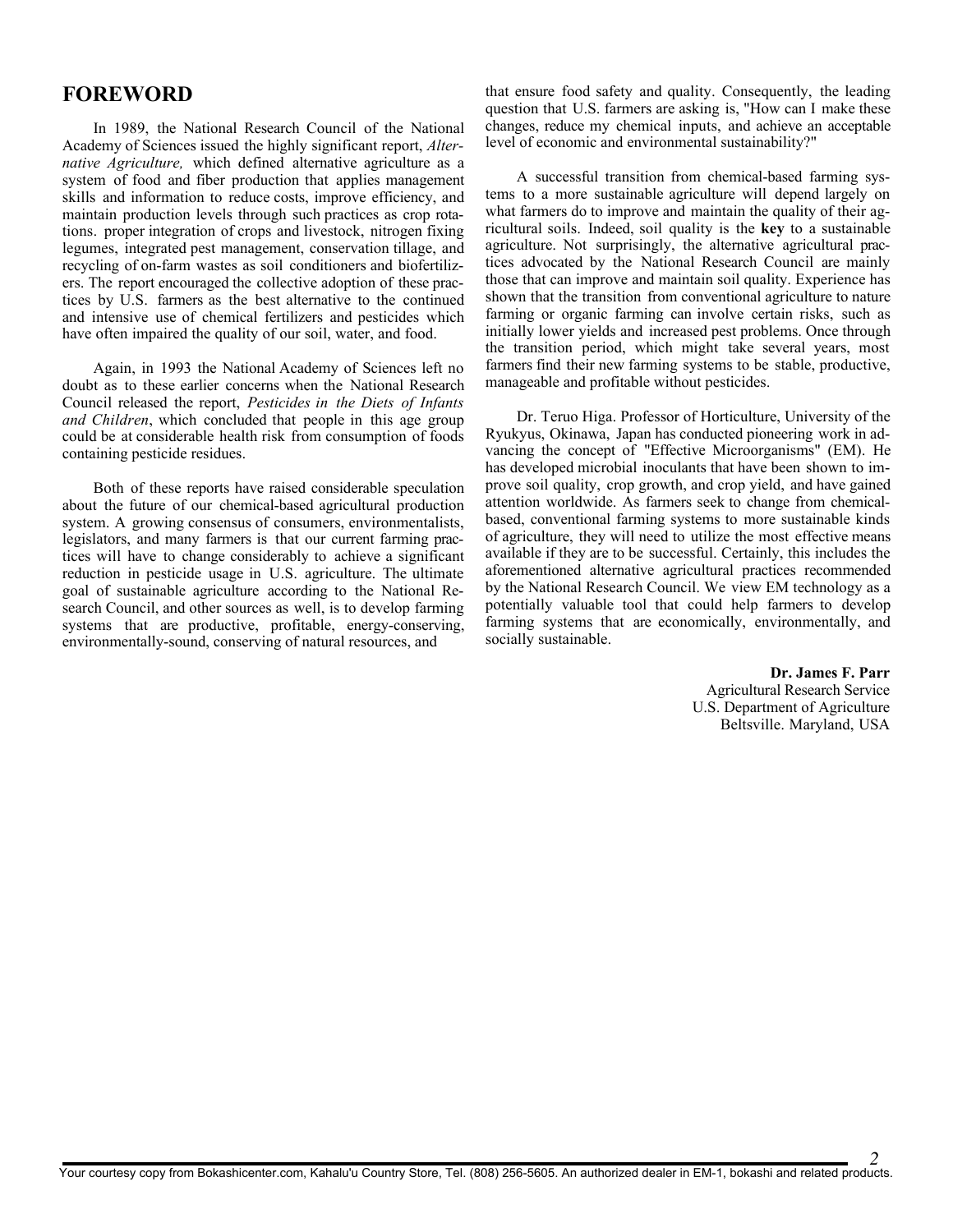# TABLE OF CONTENTS

| THE CONCEPT OF EFFECTIVE MICROORGANISMS:                                        |  |
|---------------------------------------------------------------------------------|--|
|                                                                                 |  |
|                                                                                 |  |
| UTILIZATION OF BENEFICIAL MICROORGANISMS                                        |  |
|                                                                                 |  |
|                                                                                 |  |
|                                                                                 |  |
|                                                                                 |  |
|                                                                                 |  |
| Integration of Essential Components for Optimum Crop and Livestock Production6  |  |
| Beneficial Microorganisms for Soil Quality and a More Sustainable Agriculture 6 |  |
| <b>CONTROLLING THE SOIL MICROFLORA:</b>                                         |  |
|                                                                                 |  |
|                                                                                 |  |
| Principles of Natural Ecosystems and the Application of Beneficial              |  |
|                                                                                 |  |
| Controlling the Soil Microflora for Optimum Crop Production and Protection 7    |  |
|                                                                                 |  |
|                                                                                 |  |
|                                                                                 |  |
| <b>CLASSIFICATION OF SOILS BASED ON THEIR</b>                                   |  |
|                                                                                 |  |
|                                                                                 |  |
|                                                                                 |  |
|                                                                                 |  |
|                                                                                 |  |
|                                                                                 |  |
|                                                                                 |  |
|                                                                                 |  |
|                                                                                 |  |
|                                                                                 |  |
|                                                                                 |  |
| <b>TABLE 1</b>                                                                  |  |
|                                                                                 |  |
|                                                                                 |  |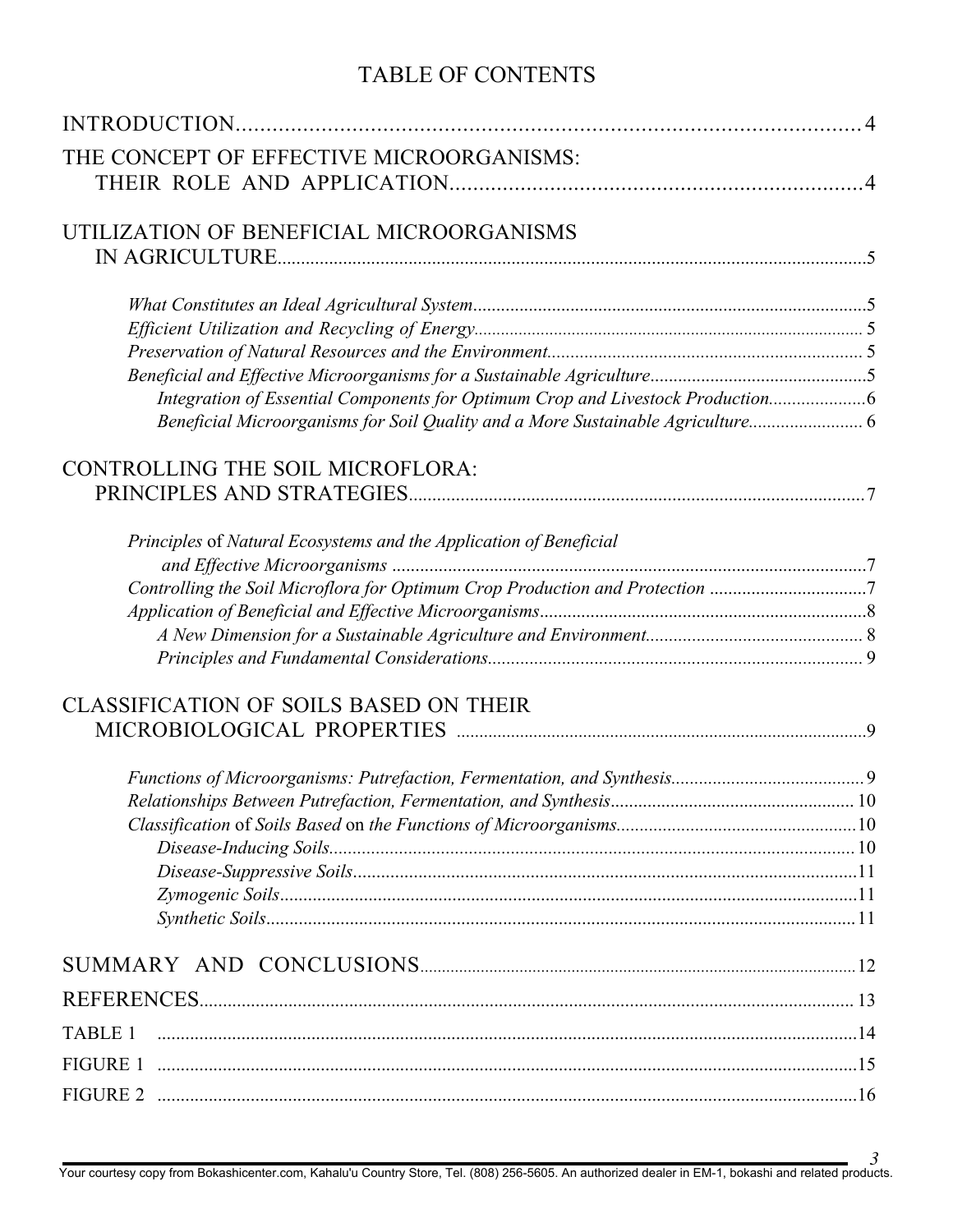#### INTRODUCTION

The uniqueness of microorganisms and their often unpredictable nature and biosynthetic capabilities, given a specific set of environmental and cultural conditions, has made them likely candidates for solving particularly difficult problems in the life sciences and other fields as well. The various ways in which microorganisms have been used over the past 50 years to advance medical technology, human and animal health, food processing, food safety and quality, genetic engineering, environmental protection, agricultural biotechnology, and more effective treatment of agricultural and municipal wastes provide a most impressive record of achievement. Many of these technological advances would not have been possible using straightforward chemical and physical engineering methods, or if they were, they would not have been practically or economically feasible.

Nevertheless, while microbial technologies have been applied to various agricultural and environmental problems with considerable success in recent years, they have not been widely accepted by the scientific community because it is often difficult to consistently reproduce their beneficial effects. Microorganisms are effective only when they are presented with suitable and optimum conditions for metabolizing their substrates including available water, oxygen (depending on whether the micro-organisms are obligate aerobes or facultative anaerobes), pH and temperature of their environment. Meanwhile, the various types of microbial cultures and inoculants available in the market today have increased rapidly because of these new technologies. Significant achievements are being made in systems where technical guidance is coordinated with the marketing of microbial products. Since microorganisms are useful in eliminating problems associated with the use of chemical fertilizers and pesticides, they are now widely applied in nature farming and organic agriculture (Higa, 1991; Parr *et al*.,1994).

Environmental pollution, caused by excessive soil erosion and the associated transport of sediment, chemical fertilizers

and pesticides to surface waters and groundwater, and improper treatment of human and animal wastes has caused serious environmental and social problems throughout the world. Often engineers have attempted to solve these problems using established chemical and physical methods. However, they have usually found that such problems cannot be solved without using microbial methods and technologies in coordination with agricultural production (Reganold *et al.*, 1990; Parr and Hornick, 1992a).

For many years, soil microbiologists and microbial ecologists have tended to differentiate soil microorganisms as beneficial or harmful according to their functions and how they affect soil quality, plant growth and yield, and plant health. As shown in Table 1 (p. 14), beneficial microorganisms are those that can fix atmospheric nitrogen, decompose organic wastes and residues, detoxify pesticides, suppress plant diseases and soil-borne pathogens, enhance nutrient

cycling, and produce bioactive compounds such as vitamins, hormones and enzymes that stimulate plant growth. Harmful microorganisms are those that can induce plant diseases, stimulate soil-borne pathogens, immobilize nutrients, and produce toxic and putrescent substances that adversely affect plant growth and health.

A more specific classification of beneficial microorganisms has been suggested by Higa (1991; 1994; 1995) which he refers to as "Effective Microorganisms" or EM. This report presents some new perspectives on the role and application of beneficial microorganisms, including EM, as microbial inoculants for shifting the soil microbiological equilibrium in ways that can improve soil quality, enhance crop production and protection, conserve natural resources, and ultimately create a more sustainable agriculture and environment. The report also discusses strategies on how beneficial microorganisms, including EM, can be more effective after inoculation into soils.

#### THE CONCEPT OF EFFECTIVE MICROORGANISMS: THEIR ROLE AND APPLICATION

The concept of Effective Microorganisms (EM) was developed by Professor Teruo Higa, University of the Ryukyus, Okinawa, Japan (Higa, 1991; Higa and Wididana, 1991a). EM consists of mixed cultures of beneficial and naturally-occurring microorganisms that can be applied as inoculants to increase the microbial diversity of soils and plants. Research has shown that the inoculation of EM cultures to the soil/plant ecosystem can improve soil quality, soil health, and the growth, yield, and quality of crops.

EM contains selected species of microorganisms including predominant populations of lactic acid bacteria and yeasts, and smaller numbers of photosynthetic bacteria, actinomycetes and other types of organisms. All of these are mutually compatible with one another and can coexist in liquid culture.

EM is not a substitute for other management practices. It is, however, an added dimension for optimizing our best soil and crop management practices such as crop rotations, use of organic amendments, conservation tillage, crop residue recycling, and biocontrol of pests. If used properly, EM can significantly enhance the beneficial effects of these practices (Higa and Wididana, 1991b).

Throughout the discussion which follows, we will use the term "beneficial microorganisms" in a general way to designate a large group of often unknown or illdefined microorganisms that interact favorably in soils and with plants to render beneficial effects which are sometimes difficult to predict. We use the term "Effective Microorganisms" or EM to denote specific mixed cultures of known, beneficial microorganisms that are being used effectively as microbial inoculants.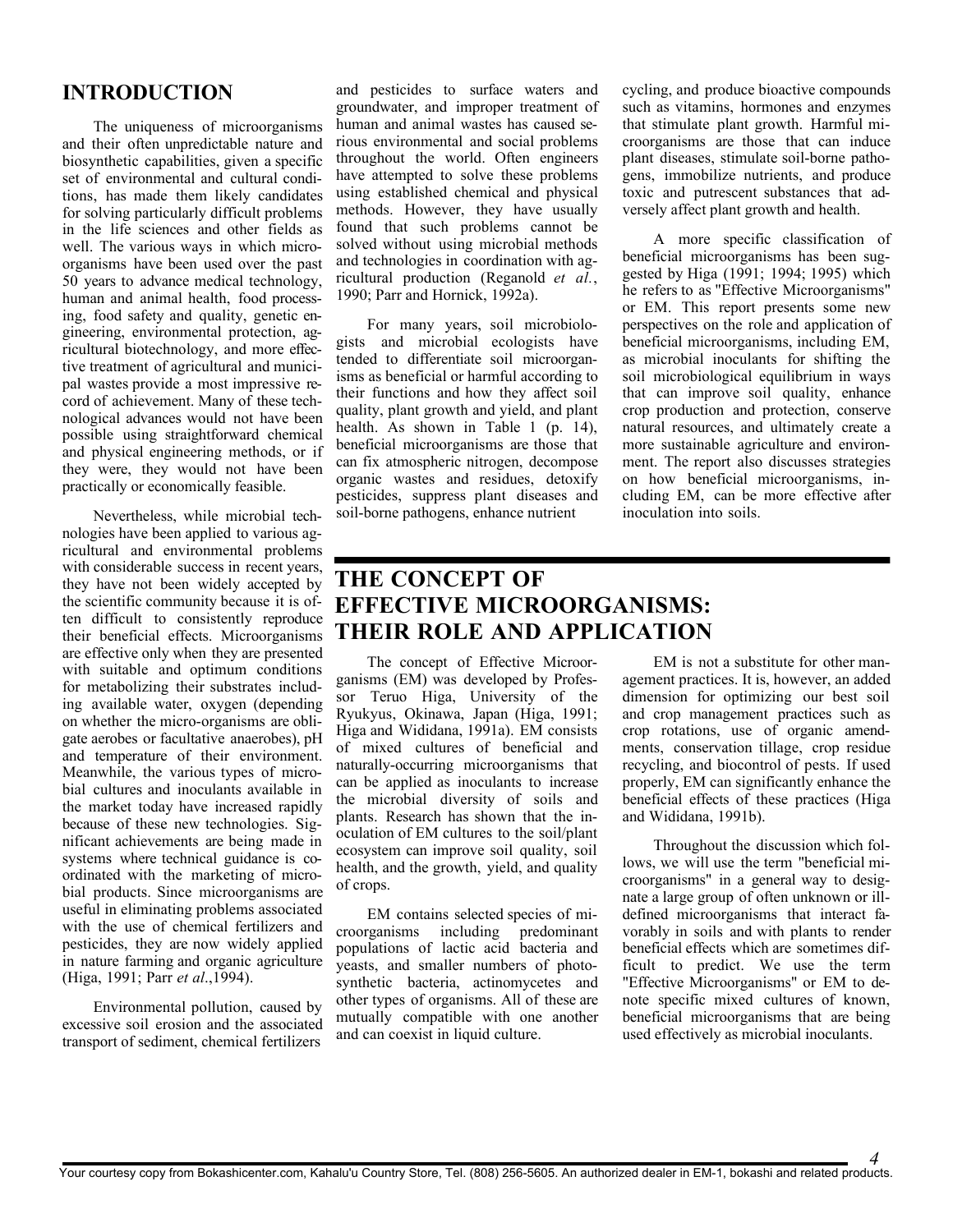## UTILIZATION OF BENEFICIAL MICROORGANISMS IN AGRICULTURE

## *What Constitutes an Ideal Agricultural System*

Conceptual design is important in developing new technologies for utilizing beneficial and Effective Microorganisms for a more sustainable agriculture and environment. The basis of a conceptual design is simply to first conceive an ideal or model and then to devise a strategy and method for achieving the reality. However, it is necessary to carefully coordinate the materials, the environment, and the technologies constituting the method. Moreover, one should adopt a philosophical attitude in applying microbial technologies to agricultural production and conservation systems.

There are many opinions on what an ideal agricultural system is. Many would agree that such an idealized system should produce food on a long-term sustainable basis. Many would also insist that it should maintain and improve human health, be economically and spiritually beneficial to both producers and consumers, actively preserve and protect the environment, be self-contained and regenerative, and produce enough food for an increasing wor1d population (Higa, 1991).

## *Efficient Utilization and Recycling of Energy*

Agricultural production begins with the process of photosynthesis by green plants, which requires solar energy, water, and carbon dioxide. It occurs through the plant's ability to utilize solar energy in "fixing" atmospheric carbon dioxide into carbohydrates. The energy obtained is used for further biosynthesis in the plant, inc1uding essential amino acids and proteins. The materials used for agricultural production are abundantly available with little initial cost. However, when it is observed as an economic activity, the fixation of carbon dioxide by photosynthesis has an extremely low efficiency mainly because of the low utilization rate of solar energy by green plants. Therefore, an integrated approach

is needed to increase the level of solar energy utilization by plants so that greater amounts of atmospheric carbon dioxide can be converted into useful substrates (Higa and Wididana, 1991a).

Although the potential utilization rate of solar energy by plants has been estimated theoretically at between 10 and 20%, the actual utilization rate is usually less than 1%. Even some C4 plants, such as sugarcane, with very high photosynthetic efficiencies, will seldom exceed a utilization rate of 6 or 7% during the maximum growth period. The utilization rate is normally less than 3% even for optimum crop yields.

Past studies have shown that photosynthetic efficiency of the chloroplasts of host crop plants cannot be increased much further; this means that their biomass production has reached a maximum leve1. Therefore, the best opportunity for increasing biomass production is to somehow utilize the visible light, which chloroplasts cannot presently use, and the infrared radiation; together, these comprise about 80% of the total solar energy. Also, we must explore ways of recycling organic energy contained in plant and animal residues through direct utilization of organic molecules by plants (Higa and Wididana, 1991a).

Thus, it is difficult to exceed the existing limits of crop production unless the efficiency of utilizing solar energy is increased, and the energy contained in existing organic molecules (amino acids, peptides and carbohydrates) is utilized either directly or indirectly by the plant. This approach could help to solve the problems of environmental pollution and degradation caused by the misuse and excessive application of chemical fertilizers and pesticides to soils. Therefore, new technologies that can enhance the economic-viability of farming systems with little or no use of chemical fertilizers and pesticides are urgently needed and should be a high priority of agricultural research both now and in the immediate future (National Academy of Sciences, 1989, 1993).

*"An ideal agricultural system is sustainable, maintains and improves human health, benefits producers and consumers both economically and spiritually, protects the environment, and produces enough food for an increasing world population."*

*- Dr. Teruo Higa*

## *Preservation of Natural Resources and the Environment*

The excessive erosion of topsoil from farmland caused by intensive tillage and row-crop production has caused extensive soil degradation and also contributed to the pollution of both surface waters and groundwater. Organic wastes from animal production, agricultural and marine processing industries, and municipal wastes (*e.g.*, sewage and garbage), have become major sources of environmental pollution in both developed and developing countries. Furthermore, the production of methane from paddy fields and ruminant animals and of carbon dioxide from the burning of fossil fuels, land clearing and organic matter decomposition have been linked to global warming as "greenhouse gases" (Parr and Hornick, 1992b).

Chemical-based, conventional systems of agricultural production have created many sources of pollution that, either directly or indirectly, can contribute to degradation of the environment and destruction of our natural resource base. This situation would change significantly if these pollutants could be utilized in agricultural production as sources of energy.

Therefore, it is necessary that future agricultural technologies be compatible with the global ecosystem and with solutions to such problems in areas different from those of conventional agricultural technologies. An area that appears to hold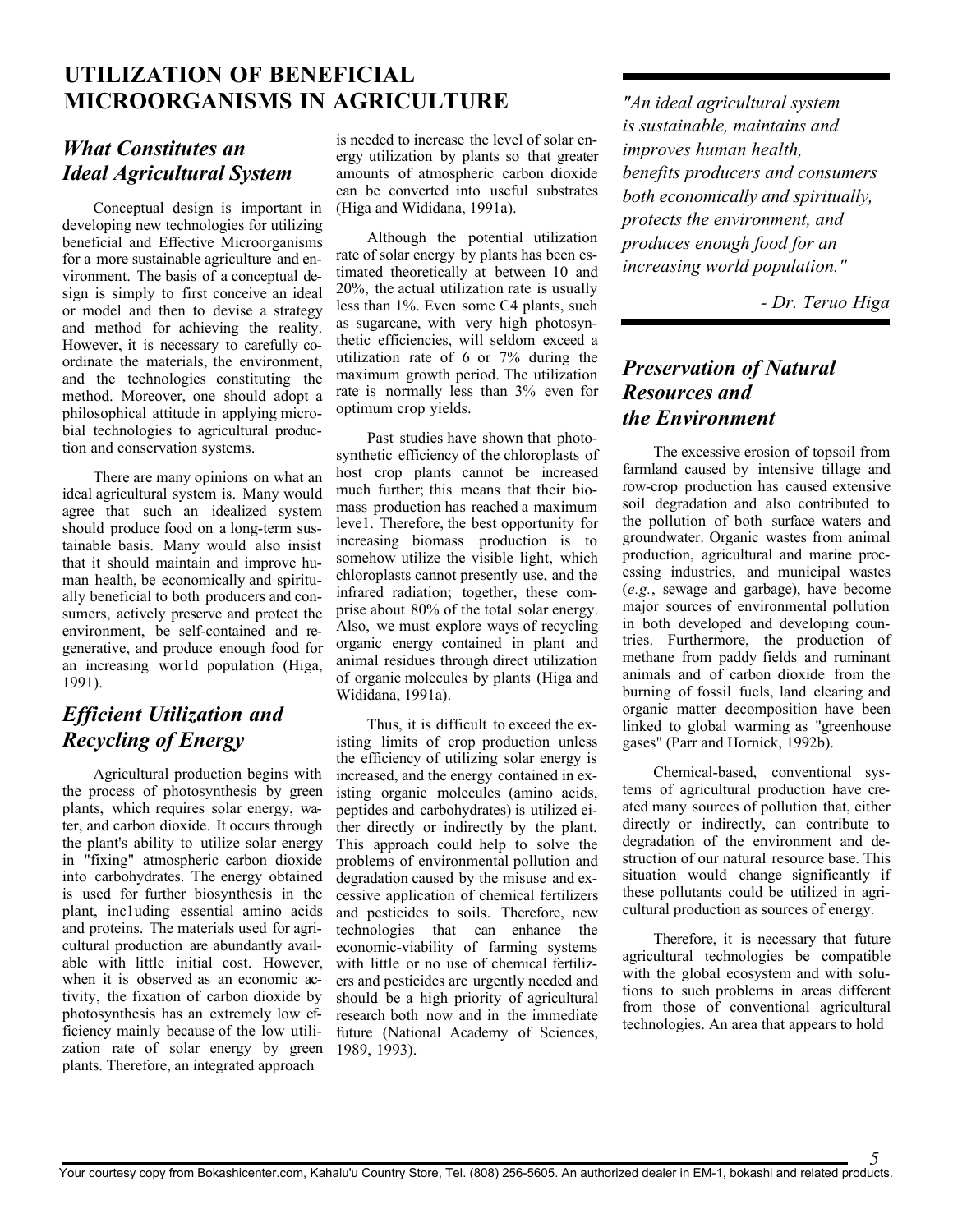the greatest promise for technological advances in crop production, crop protection, and natural resource conservation is that of beneficial and Effective Microorganisms applied as soil, plant and environmental inoculants (Higa, 1995).

#### *Beneficial and Effective Microorganisms for a Sustainable Agriculture*

*Integration of Essential Components for Optimum Crop and Livestock Production.* Agriculture, in

a broad sense, is not an enterprise which leaves everything to nature without intervention. Rather it is a human activity in which the farmer attempts to integrate certain agroecological factors and production inputs for optimum crop and livestock production. Thus, it is reasonable to assume that farmers should be interested in ways and means of controlling beneficial soil microorganisms as an important component of the agricultural environment. Nevertheless, this idea has often been rejected by naturalists and proponents of nature farming and organic agriculture. They argue that beneficial soil microorganisms will increase naturally when organic amendments are applied to soils as carbon, energy and nutrient sources. This indeed may be true where an abundance of organic materials are readily available for recycling which often occurs in small-scale farming. *for Soil Quality and a More Sus-*However, in most cases, soil microorganisms, beneficial or harmful, have often been controlled advantageously when crops in various agroecological zones are grown and cultivated in proper sequence (*i.e.*, crop rotations) and without the use of pesticides. This explains why scientists have long been interested in the use of beneficial microorganisms as soil and plant inoculants to shift the microbiological equilibrium in ways that would enhance soil quality and the yield and quality of crops (Higa and Wididana, 1991b; Higa, 1994, 1995).

Most would agree that a basic rule of agriculture is to ensure that specific crops are grown according to their agroclimatic and agroecological requirements. However, in many cases the agricultural economy is based on market forces that demand a stable supply of food, and

thus, it becomes necessary to use farmland to its full productive potential throughout the year.

The purpose of crop breeding is to improve crop production, crop protection, and crop quality. Improved crop cultivars along with improved cultural and management practices have made it possible to grow a wide variety of agricultural and horticultural crops in areas where it once would not have been culturally or economically feasible. The cultivation of these crops in such diverse environments has contributed significantly to a stable food supply in many countries. However, it is somewhat ironic that new crop cultures are almost never selected with consideration of their nutritional quality or bioavailability after ingestion (Hornick, 1992).

To enhance the concept of controlling and utilizing beneficial microorganisms for crop production and protection, one must harmoniously integrate the essential components for plant growth and yield including light (intensity. photoperiod, and quality), carbon dioxide, water, nutrients (organic-inorganic), soil type, and the soil microflora. Because of these vital interrelationships, it is possible to envision a new technology and a more energy-efficient system of biological production.

*Beneficial Microorganisms tainable Agriculture.* As will be discussed later, crop growth and development are closely related to the nature of the soil microflora, especially those in close proximity to plant roots, *i.e.*, the rhizosphere. Thus, it will be difficult to overcome the limitations of conventional agricultural technologies without controlling soil microorganisms. This particular tenet is further reinforced because the evolution of most forms of life on earth and their environments are sustained by microorganisms. Most biological activities are influenced by the state of these invisible, minuscule units of life. Therefore, to significantly increase food production, it is essential to develop crop cultivars with improved genetic capabilities (*i.e.*, greater yield potential, disease resistance, and nutritional quality) and with a higher level of environmental

competitiveness, particularly under stress conditions (*i. e.*, low rainfall, high temperatures, nutrient deficiencies, and aggressive weed growth).

*"An area that appears to hold the greatest promise for technological advances in crop production, crop protection, and natural resource conservation is that of beneficial and effective microorganisms applied as soil, plant and environmental inoculants. "*

*- Dr. Teruo Higa*

Low agricultural production efficiency is closely related to a poor coordination of energy conversion which, in turn, is influenced by crop physiological factors, the environment, and other biological factors including soil microorganisms. The soil and rhizosphere microflora can accelerate the growth of plants and enhance their resistance to disease and harmful insects by producing bioactive substances. These microorganisms maintain the growth environment of plants, and may have primary effects on both soil quality and crop quality. A wide range of results are possible depending on their predominance and activities at anyone time. Nevertheless, there is a growing consensus that it is possible to attain maximum economic crop yields of high quality, at higher net returns, without the application of chemical fertilizers and pesticides. Until recently, this was not thought to be a very likely possibility using conventional agricultural methods. However, it is important to recognize that the best soil and crop management practices to achieve a more sustainable agriculture will also enhance the growth, numbers and activities of beneficial soil microorganisms that, in turn, can improve the growth, yield and quality of crops. In essence, soil quality is the very foundation of a more sustainable agriculture. (National Academy of Sciences, 1989; Hornick, 1992; Parr *et al.*, 1992).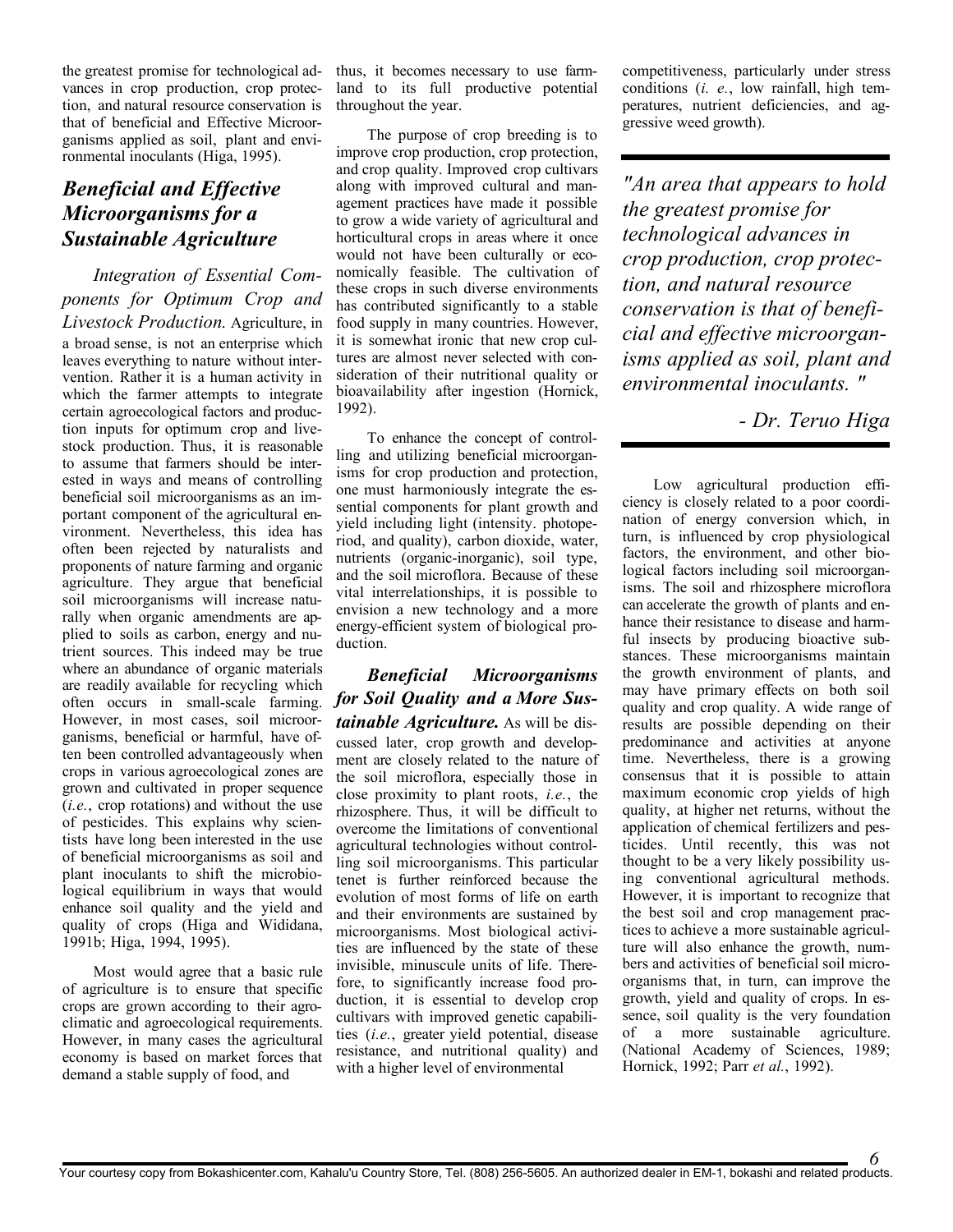## CONTROLLING THE SOIL MICROFLORA: PRINCIPLES AND STRATEGIES

## *Principles of Natural Ecosystems and the Application of Beneficial and Effective Microorganisms*

The misuse and excessive use of chemical fertilizers and pesticides have of often adversely affected the environment and created many problems associated with a) food safety and quality and b) human and animal health. Consequently, there has been a growing interest in nature farming and organic agriculture by consumers and environmentalists as possible alternatives to chemical-based, conventional agriculture.

Agricultural systems which conform to the principles of natural ecosystems are now receiving a great deal of attention in both developed and developing countries. A number of books and journals have recently been published which deal with many aspects of natural farming systems. New concepts such as alternative agriculture, sustainable agriculture, soil quality, integrated pest management, integrated nutrient management and even beneficial microorganisms are being explored by the agricultural research establishment (National Academy of Sciences, 1989; Reganold *et al.*, 1990; Parr *et al.*, 1992). Although these concepts and associated methodologies hold considerable promise, they also have limitations. For example, the main limitation in using microbial inoculants is the problem of reproducibility and lack of consistent results.

Unfortunately, certain microbial cultures have been promoted by their suppliers as being effective for controlling a wide range of soil-borne plant diseases when in fact they were effective only on specific pathogens under very specific conditions. Some suppliers have suggested that their particular microbial inoculant is akin to a pesticide that would suppress the general soil microbial population while increasing the population of a specific beneficial microorganism. Nevertheless, most of the claims for these

single-culure microbial inoculants are greatly exaggerated and have not proven to be effective under field conditions. One might speculate that if all of the microbial cultures and inoculants that are available as marketed products were applied at the same time, some degree of success might be achieved because of the increased diversity of the soil microflora and stability that is associated with mixed cultures. While this, of course, is a hypothetical example, the fact remains that there is a greater likelihood of controlling the soil microflora by introducing mixed cultures of compatible microorganisms, rather than single, pure cultures (Higa, 1991).

Even so, the use of mixed cultures in this approach has been criticized because it is difficult to demonstrate conclusively which microorganisms are responsible for the observed effects, how the introduced microorganisms interact with the indigenous species, and how these new associations affect the soil plant environment. Thus, the use of mixed cultures of beneficial micro-organisms as soil inoculants to enhance the growth, health, yield, and quality of crops has not gained widespread acceptance by the agricultural research establishment because conclusive scientific proof is often lacking.

The use of mixed cultures of beneficial microorganisms as soil inoculants is based on the principles of natural ecosystems which are sustained by their constituents; that is, by the quality and quantity of their inhabitants and specific ecological parameters, *i.e.*, the greater the diversity and number of the inhabitants, the higher the order of their interaction and the more stable the ecosystem. The mixed culture approach is simply an effort to apply these principles to natural systems such as agricultural soils, and to shift the microbiological equilibrium in favor of increased plant growth, production and protection (Higa, 1991, 1994; Parr *et al*., 1994).

It is important to recognize that soils can vary tremendously as to their types and numbers of microorganisms.

These can be both beneficial and harmful to plants and often the predominance of either one depends on the cultural and management practices that are applied. It should also be emphasized that most fertile and productive soils have a high content of organic matter and, generally, have large populations of highly diverse microorganisms (*i.e.*, both species and genetic diversity). Such soils will also usually have a wide ratio of beneficial to harmful microorganisms (Higa and Wididana, 1991b).

#### *Controlling the Soil Microflora for Optimum Crop Production and Protection*

The idea of controlling and manipulating the soil microflora through the use of inoculants, organic amendments, and cultural and management practices to create a more favorable soil microbiological environment for optimum crop production and protection is not new. For almost a century, microbiologists have known that organic wastes and residues, including animal manures, crop residues, green manures, municipal wastes (both raw and composted), contain their own indigenous populations of microorganisms often with broad physiological capabilities.

It is also known that when such organic wastes and residues are applied to soils many of these introduced microorganisms can function as biocontrol agents by controlling or suppressing soil-borne plant pathogens through their competitive and antagonistic activities. While this has been the theoretical basis for controlling the soil microflora, in actual practice the results have been unpredictable and inconsistent, and the role of specific microorganisms has not been well-defined.

For many years microbiologists have tried to culture beneficial microorganisms for use as soil inoculants to overcome the harmful effects of phytopathogenic organisms, including bacteria, fungi, and nematodes. Such attempts have usually involved single applications of pure cultures of microorganisms which have been largely unsuccessful for several reasons. First, it is necessary to thoroughly understand the growth and survival characteris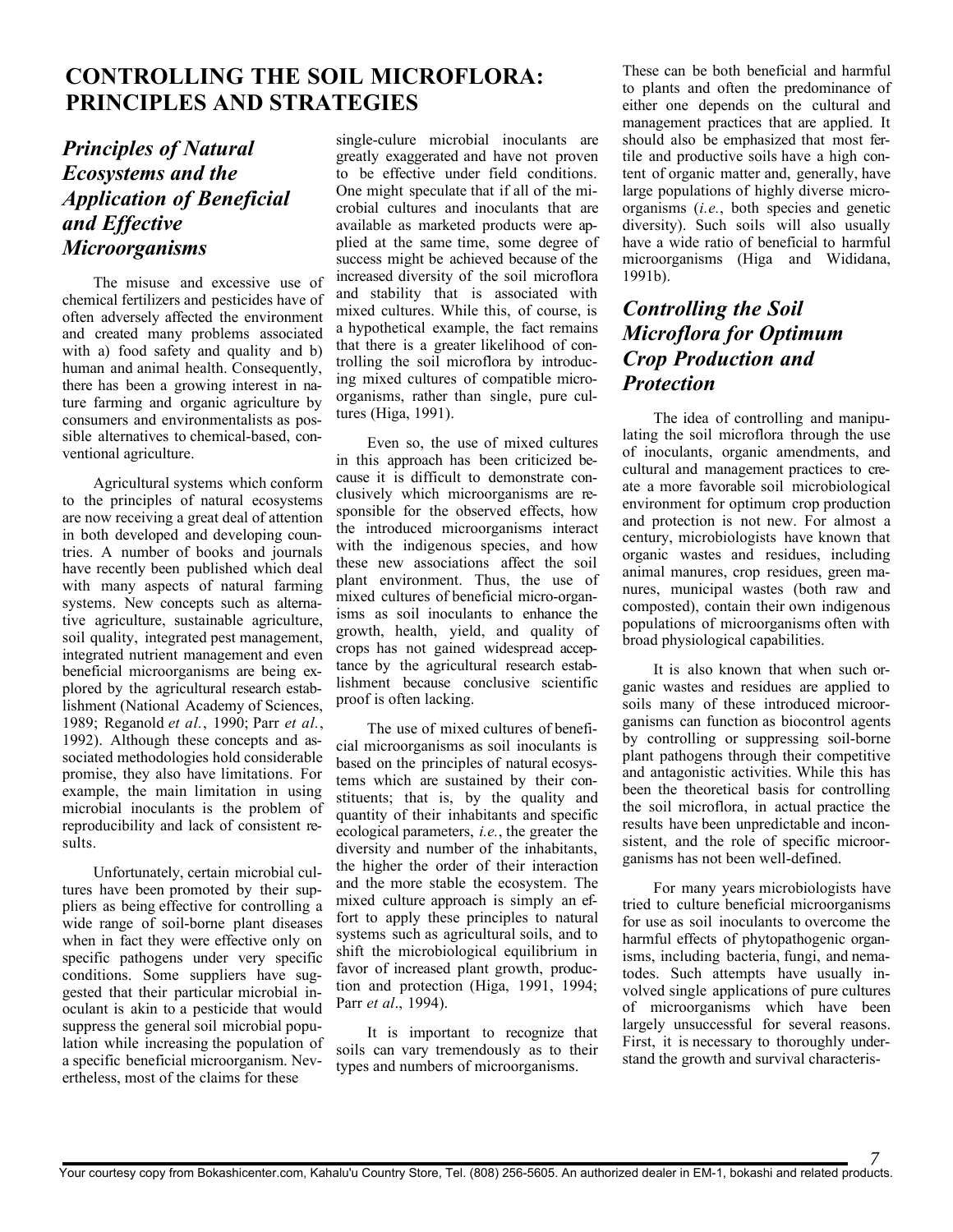tics of each particular beneficial microorganism, including their nutritional and environmental requirements. Second, we must understand their ecological relationships and interactions with other microorganisms, including their ability to coexist in mixed cultures both before and after application to soils (Higa, 1991, 1994).

There are other problems and constraints that have been major obstacles to controlling the microflora of agricultural soils. First and foremost is the large number of types of microorganisms that are present at any one time, their wide range of physiological capabilities, and the dramatic fluctuations in their populations that can result from man's cultural and management practices applied to a particular farming system. The diversity of the total soil microflora depends on the nature of the soil environment and those factors which affect the growth and activity of each individual organism including temperature, light, aeration, nutrients, organic matter, pH and water. While there are many microorganisms that respond favorably to these factors, or a combination thereof, there are some that do not. Microbiologists have actually studied relatively few of the microorganisms that exist in most agricultural soils, mainly because we don't know how to culture them; *i.e.*, we know very little about their growth, nutritional, and ecological requirements.

The diversity and population factors associated with the soil microflora have discouraged scientists from conducting research to develop control strategies. Many believe that, even when beneficial microorganisms are cultured and inoculated into soils, their number is relatively small compared with the indigenous soil inhabitants, and they would likely be rapidly overwhelmed by the established soil microflora. Consequently, many would argue that even if the application of beneficial microorganisms is successful under limited conditions (*e.g.*, in the laboratory) it would be virtually impossible to achieve the same success under actual field conditions. Such thinking still exists today, and serves as a principle constraint to the concept of controlling the soil microflora (Higa, 1994).

It is noteworthy that most of the microorganisms encountered in any particular soil are harmless to plants with only a relatively few that function as plant pathogens or potential pathogens. Harmful microorganisms become dominant if conditions develop that are favorable to their growth, activity and reproduction. Under such conditions, soilborne pathogens (*e.g.*, fungal pathogens) can rapidly increase their populations with devastating effects on the crop. If these conditions change, the pathogen population declines just as rapidly to its original state. Conventional farming systems that tend toward the consecutive planting of the same crop (*i.e.*, monoculture) necessitate the heavy use of chemical fertilizers and pesticides. This, in turn, generally increases the probability that harmful, disease-producing, plant pathogenic microorganisms will become more dominant in agricultural soils (Higa, 1991, 1994; Parr and Hornick, 1994).

Chemical-based conventional farming methods are not unlike symptomatic therapy. Examples of this are applying fertilizers when crops show symptoms of nutrient-deficiencies, and applying pesticides whenever crops are attacked by insects and diseases. In efforts to control the soil microflora some scientists feel that the introduction of beneficial microorganisms should follow a symptomatic approach. However, we do not agree. The actual soil conditions that prevail at any point in time may be most unfavorable to the growth and establishment of laboratory-cultured, beneficial microorganisms. To facilitate their establishment, it may require that the farmer make certain changes in his cultural and management practices to induce conditions that will (a) allow the growth and survival of the inoculated microorganisms and (b) suppress the growth and activity of the indigenous plant pathogenic microorganisms (Higa, 1994; *Parr et al.*, 1994).

An example of the importance of controlling the soil microflora and how certain cultural and management practices can facilitate such control is useful here. Vegetable cultivars are often selected on their ability to grow and produce over a wide range of temperatures. Under cool,

temperate conditions there are generally few pest and disease problems. However, with the onset of hot weather, there is a concomitant increase in the incidence of diseases and insects making it rather difficult to obtain acceptable yields without applying pesticides. With higher temperatures, the total soil microbial population increases as do certain plant pathogens such as *Fusarium,* which is one of the main putrefactive, fungal pathogens in soil. The incidence and destructive activity of this pathogen can be greatly minimized by adopting reduced tillage methods and by shading techniques to keep the soil cool during hot weather. Another approach is to inoculate the soil with beneficial, antagonistic, antibiotic-producing microorganisms such as actinomycetes and certain fungi (Higa and Wididana, 1991a, 1991 b).

#### *Application of Beneficial and Effective Microorganisms*

#### *A New Dimension for a Sustainable Agriculture and Environ-*

*ment.* Many microbiologists believe that the total number of soil microorganisms can be increased by applying organic amendments to the soil. This is generally true because most soil microorganisms are heterotrophic, *i.e.*, they require complex organic molecules of carbon and nitrogen for metabolism and biosynthesis. Whether the regular addition of organic wastes and residues will greatly increase the number of beneficial soil microorganisms in a short period of time is questionable. However, we do know that heavy applications of organic materials, such as seaweed, fish meal, and chitin from crushed crab shells, not only helps to balance the micronutrient content of a soil but also increases the population of beneficial antibiotic-producing actinomycetes. This can transform the soil into a disease-suppressive state within a relatively short period.

The probability that a particular beneficial microorganism will become predominant, even with organic fanning or nature farming methods, will depend on the ecosystem and environmental conditions. It can take several hundred years for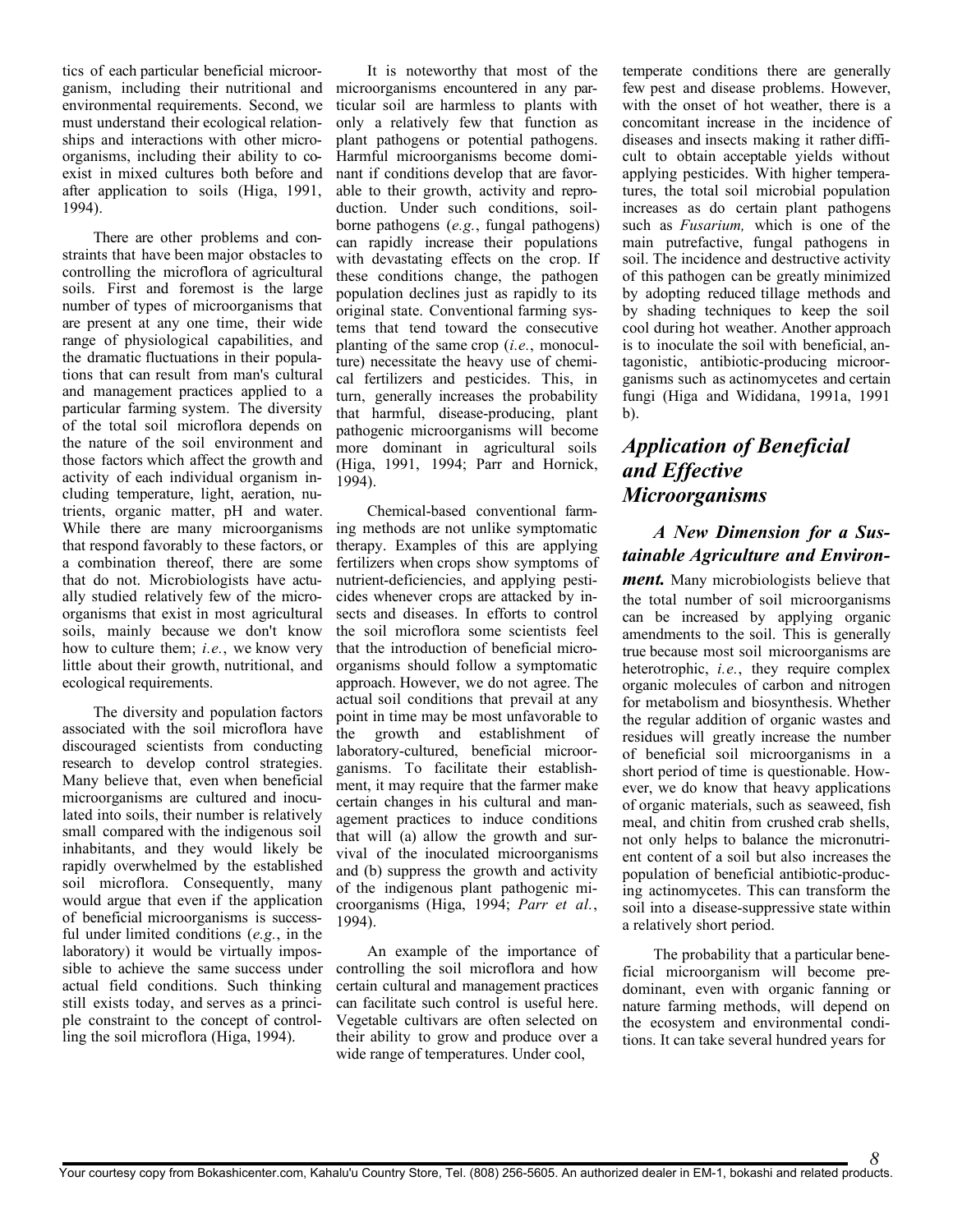various species of higher and lower predict the probability of a particular soilplants to interact and develop into a definable and stable ecosystem. Even if the population of a specific microorganism is increased through cultural and management practices, whether it will be beneficial to plants is another question. Thus, the likelihood of a beneficial, plant-associated microorganism becoming predominant under conservation-based farming systems is virtually impossible to predict. Moreover, it is very unlikely that the population of useful anaerobic microorganisms, which usually comprise only a small part of the soil microflora, would increase significantly even under natural farming conditions.

This information then emphasizes the need to develop methods for isolating and selecting different microorganisms for their beneficial effects on soils and plants. The ultimate goal is to select microorganisms that are physiologically and ecologically compatible with one another and that can be introduced as mixed cultures into soil where their beneficial effects can be realized (Higa, 1991, 1994, 1995).

#### *Principles and Fundamental*

*Considerations.* Microorganisms are utilized in agriculture for various purposes; as important components of organic amendments and composts, as legume inoculants for biological nitrogen fixation, as a means of suppressing insects and plant diseases to improve crop quality and yield, and for reduction of labor. All of these are closely related to one another. An important consideration in the application of beneficial microorganisms to soils is the enhancement of their synergistic effects. This is difficult to accomplish if these microorganisms are applied to achieve symptomatic therapy, as in the case of chemical fertilizers and pesticides (Higa, 1991, 1994).

If cultures of beneficial microorganisms are to be effective after inoculation into soil, it is important that their initial populations be at a certain critical threshold level. This helps to ensure that the amount of bioactive substances produced by them will be sufficient to achieve the desired positive effects on crop production and/or crop protection. If these conditions are not met, the introduced microorganisms, no matter how useful they are, will have little if any effect. At present, there are no chemical tests that can

inoculated microorganism to achieve a desired result. The most reliable approach is to inoculate the beneficial microorganism into soil as part of a mixed culture, and at a sufficiently high inoculum density to maximize the probability of its adaptation to environmental and ecological conditions (Higa and Wididana, 1991b; Parr *et al*., 1994).

The application of beneficial microorganisms to soil can help to define the structure and establishment of natural ecosystems. The greater the diversity of the cultivated plants that are grown and the more chemically complex the biomass, the greater the diversity of the soil microflora as to their types, numbers and activities. The application of a wide range of different organic amendments to soils can also help to ensure a greater microbial diversity. For example, combinations of various crop residues, animal manures, green manures, and municipal wastes applied periodically to soil will provide a higher level of microbial diversity than when only one of these materials is applied. The reason for this is that each of these organic materials has its own unique indigenous microflora which can greatly affect the resident soil microflora after they are applied, at least for a limited period.

## CLASSIFICATION OF SOILS BASED ON THEIR MICROBIOLOGICAL PROPERTIES

Most soils are classified on the basis of their chemical and physical properties; little has been done to classify soils according to their microbiological properties. The reason for this is that a soil's chemical and physical properties are more readily defined and measured than their microbiological properties. Improved soil quality is usually characterized by increased infiltration, aeration, aggregation and organic matter content and by decreased bulk density, compaction, erosion and crusting. While these are important indicators of potential soil productivity, we must give more attention to soil biological properties because of their im-portant relationship (though poorly un-derstood) to crop production, plant and animal health, environmental quality, and food safety and quality. Research is needed to identify and quantify reliable and predictable biological/ecological indicators of soil quality. Possible indicators might include total species diversity or genetic diversity of beneficial soil microorganisms as well as insects and animals (Reganold *et al.,* 1990; Parr *et al.,*  1992).

The basic concept here is not to classify soils for the study of microorganisms but for farmers to be able to control the soil microflora so that biologically-mediated processes can improve the growth, yield, and quality of crops as well as the tilth, fertility, and productivity of soils. The ultimate objective is to reduce the need for chemical

fertilizers and pesticides (National Academy of Sciences, 1989, 1993).

#### *Functions* of *Microorganisms: Putrefaction, Fermentation, and Synthesis*

Soil microorganisms can be classified into decomposer and synthetic microorganisms. The decomposer microorganisms are subdivided into groups that perform oxidative and fermentative decomposition. The fermentative group is further divided into useful fermentation (simply called fermentation) and harmful fermentation (called putrefaction). The synthetic microorganisms can be subdivided into groups having the physiological abilities to fix atmospheric nitrogen into amino acids and/or carbon dioxide into simple organic molecules through photosynthesis. Figure 1 (adapted from Higa, p. 15) is a simplified flow chart of organic matter transformations by soil microorganisms that can lead to the development of disease-inducing, disease-suppressive, zymogenic, or synthetic soils.

Fermentation is an anaerobic process by which facultative microorganisms (*e.g.*, yeasts) transform complex organic molecules (*e.g.*, carbohydrates) into simple organic compounds that often can be absorbed directly by plants. Fermentation yields a relatively small amount of energy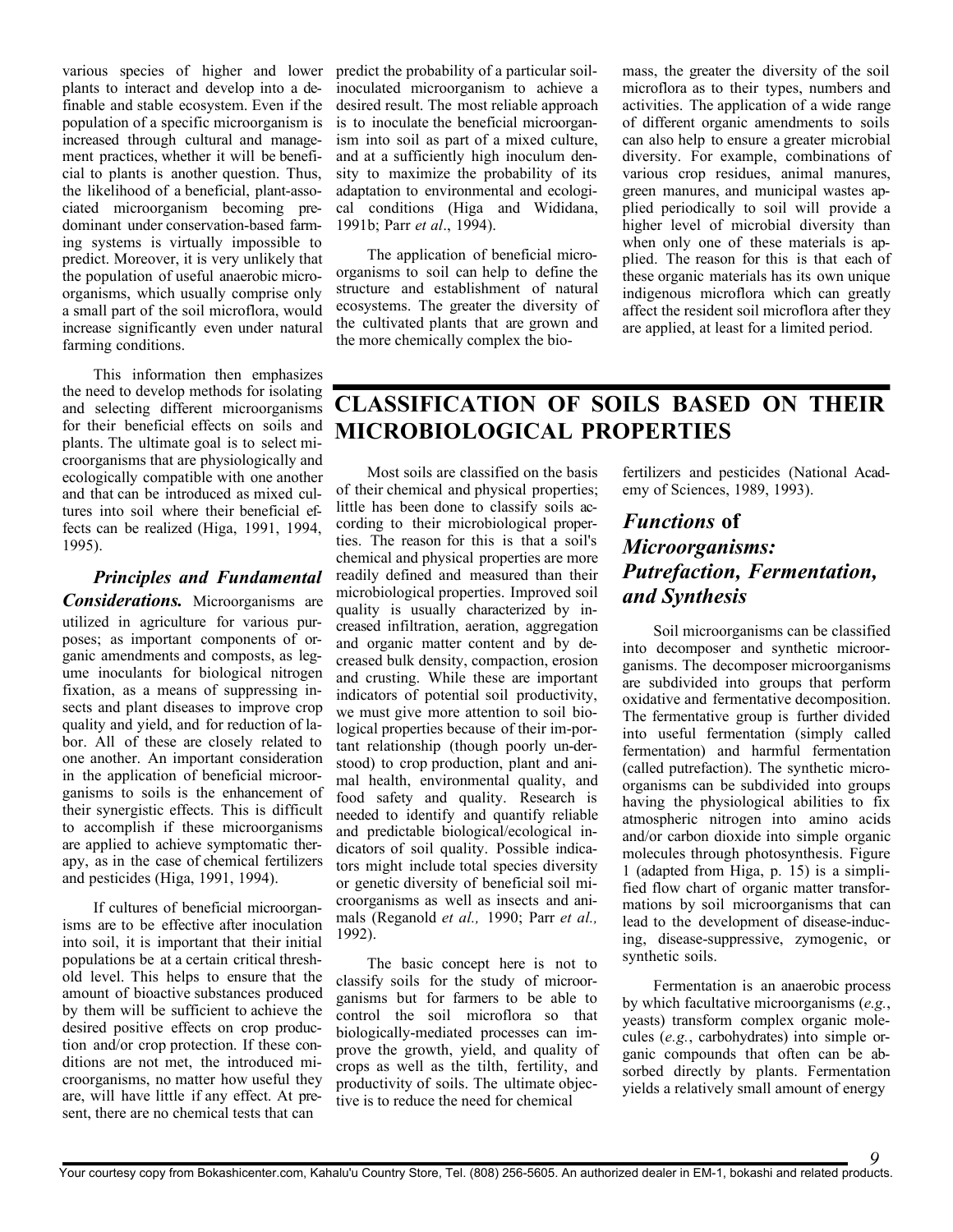the same substrate by the same group of microorganisms. Aerobic decomposition results in complete oxidation of a substrate and the release of large amounts of energy, gas, and heat with carbon dioxide and water as the end products. Putrefaction is the process by which facultative heterotrophic microorganisms decompose proteins anaerobically, yielding malodorous and incompletely oxidized metabolites (*e.g.*, ammonia, mercaptans and indole) that are often toxic to plants and animals.

The term "synthesis" as used here refers to the biosynthetic capacity of certain microorganisms to derive metabolic energy by "fixing" atmospheric nitrogen and/or carbon dioxide. In this context we refer to these as "synthetic" microorganisms, and if they should become a predominant part of the soil microflora, then the soil would be termed a "synthetic" soil.

Nitrogen-fixing microorganisms are highly diverse, ranging from "freeliving", autotrophic bacteria of the genus *Azotobacter* to symbiotic, heterotrophic bacteria of the genus *Rhizobium,* and blue-green algae (now mainly classified as blue-green bacteria), all of which function aerobically. Photosynthetic microorganisms fix atmospheric carbon dioxide in a manner similar to that of green plants. They are also highly diverse, ranging from blue-green algae and green algae that perform complete photosynthesis aerobically to photosynthetic bacteria which perform incomplete photosynthesis anaerobically.

#### *Relationships Between Putrefaction, Fermentation, and Synthesis*

The processes of putrefaction, fermentation, and synthesis proceed simultaneously according to the appropriate types and numbers of microorganisms that are present in the soil. The impact on soil quality attributes and related soil properties is determined by the dominant process. The production of organic substances by microorganisms results from the intake of positive ions, while decomposition serves to release these positive ions. Hydrogen ions play a pivotal role

compared with aerobic decomposition of in these processes. A problem occurs when hydrogen ions do not recombine with oxygen to form water, but are utilized to produce methane, hydrogen sulfide, ammonia, mercaptans and other highly reduced putrefactive substances most of which are toxic to plants and produce malodors. If a soil is able to absorb the excess hydrogen ions during periods of soil anaerobiosis and if synthetic microorganisms such as photosynthetic bacteria are present, they will utilize these putrefactive substances and produce useful substrates from them which helps to maintain a healthy and productive soil.

> *"We must give more attention to soil biological properties because of their important relationship to crop production, plant and animal health, environmental quality, and food safety and quality."*

> > *- Dr. James F. Parr*

The photosynthetic bacteria, which perform incomplete photosynthesis anaerobically, are highly desirable, beneficial soil microorganisms because they are able to detoxify soils by transforming reduced, putrefactive substances such as hydrogen sulfide into useful substrates. This helps to ensure efficient utilization of organic matter and to improve soil fertility. Photosynthesis involves the photocatalyzed splitting of water which yields molecular oxygen as a by-product. Thus, these microorganisms help to provide a vital source of oxygen to plant roots.

Reduced compounds such as methane and hydrogen sulfide are often produced when organic materials are decomposed under anaerobic conditions. These compounds are toxic and can greatly suppress the activities of nitrogen-fixing microorganisms. However, if synthetic microorganisms, such as photosynthetic bacteria that utilize reduced substances, are present in the soil, oxygen deficiencies are not likely to occur. Thus, nitrogen-fixing microorganisms, coexisting in the soil with photosynthetic bacteria, can function effectively in fixing atmospheric nitrogen even under anaerobic conditions.

Photosynthetic bacteria not only perform photosynthesis but can also fix nitrogen. Moreover, it has been shown that, when they coexist in soil with species of *Azotobacter*, their ability to fix nitrogen is enhanced. This then is an example of a synthetic soil. It also suggests that by recognizing the role, function, and mutual compatibility of these two bacteria and utilizing them effectively to their full potential, soils can be induced to a greater synthetic capacity. Perhaps the most effective synthetic soil system results from the enhancement of zymogenic and synthetic microorganisms; this allows fermentation to become dominant over putrefaction and useful synthetic processes to proceed.

#### *Classification of Soils Based* on *the Functions of Microorganisms*

As discussed earlier (Figure 1), soils can be characterized according to their indigenous microflora which perform putrefactive, fermentative, synthetic and zymogenic reactions and processes. In most soils, these functions are going on simultaneously with the rate and extent of each determined by the types and numbers of associated microorganisms that are actively involved at anyone time. A simple diagram showing a classification of soils based on the activities and functions of their predominant microorganisms is presented in Figure 2 (p. 16).

*Disease-Inducing Soils.* In this type of soil, plant pathogenic microorganisms such as *Fusarium* fungi can comprise 5 to 20 percent of the total microflora. If fresh organic matter with a high nitrogen content is applied to such a soil, incompletely oxidized products can arise that are malodorous and toxic to growing plants. Such soils tend to cause frequent infestations of disease organisms, and harmful insects. Thus, the application of fresh organic matter to these soils is often harmful to crops. Probably more than 90 percent of the agricultural land devoted to crop production worldwide can be classified as having disease-inducing soils. Such soils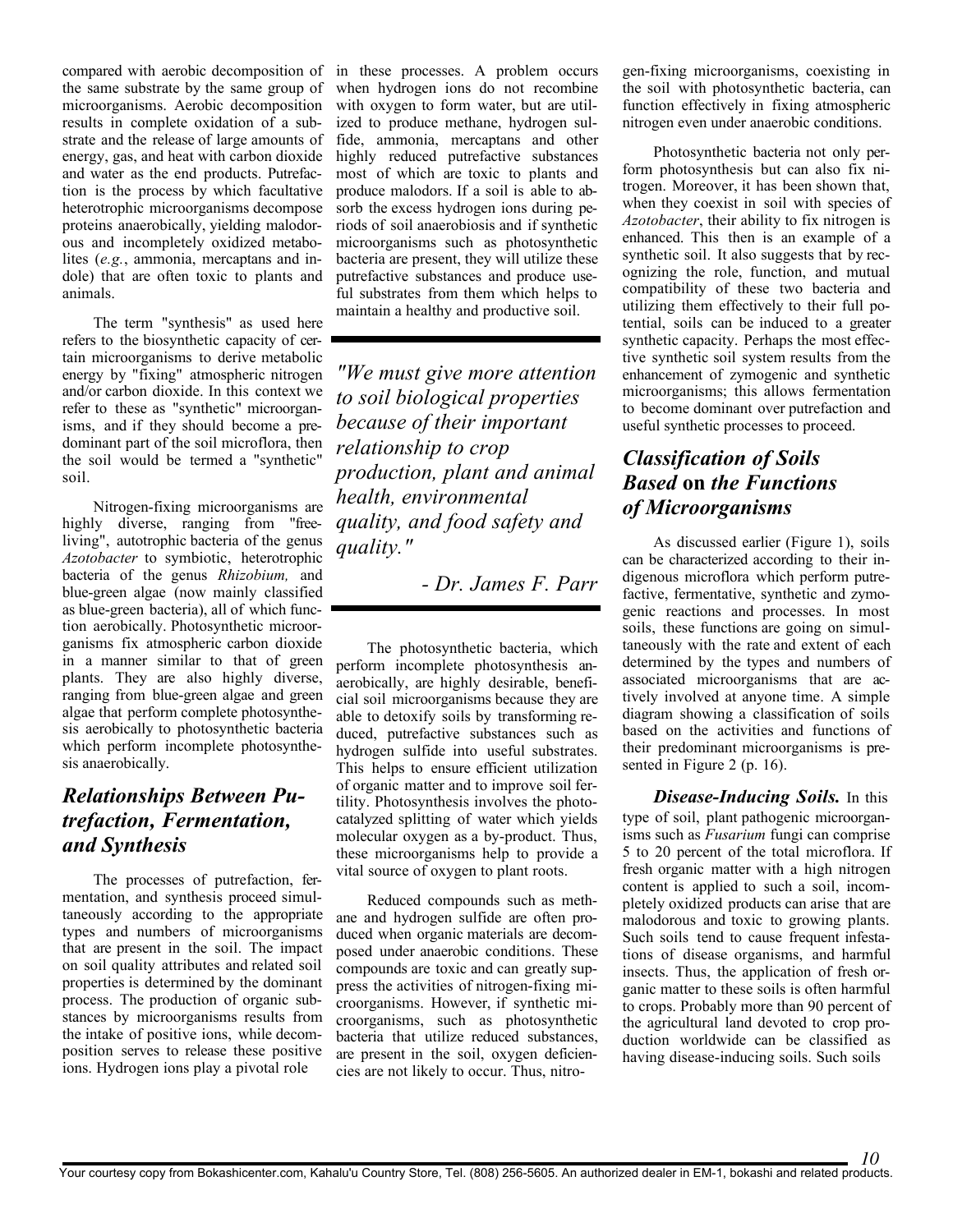generally have poor physical properties, and large amounts of energy are lost as "greenhouse gases," particularly in the case of rice fields. Plant nutrients are also subject to immobilization into unavailable forms.

#### *Disease-Suppressive Soils.* The

microflora of disease-suppressive soils is usually dominated by antagonistic microorganisms that produce copious amounts of antibiotics. These include fungi of the genera *Penicillium*, *Trichoderma*, and *Aspergillus*, and actinomycetes of the genus *Streptomyces.* The antibiotics they produce can have biostatic and biocidal effects on soil-borne plant pathogens, including *Fusarium* which would have an incidence in these soils of less than 5 percent. Crops planted in these soils are rarely affected by diseases or insect pests. Even if fresh organic matter with a high nitrogen content is applied, the production of putrescent substances is very low and the soil has a pleasant earthy odor after the organic matter is decomposed. These soils generally have excellent physical properties; for example, they readily form water-stable aggregates and they are well-aerated, and have a high permeability to both air and water. Crop yields in the diseasesuppressive soils are often slightly lower than those in synthetic soils. Highly acceptable crop yields are obtained whenever a soil has a predominance of both disease-suppressive and synthetic microorganisms.

*Zymogenic Soils.* These soils are dominated by a microflora that can perform useful kinds of fermentations, *i.e.*, the breakdown of complex organic molecules into simple organic substances and inorganic materials. The organisms can be either obligate or facultative anaerobes. Such fermentation-producing microorganisms often comprise the microflora of various organic materials, *i.e.*, crop residues, animal manures, green manures and municipal wastes including composts. After these amendments are applied to the soil, their numbers and fermentative activities can increase dramatically and overwhelm the indigenous soil microflora for an indefinite period. While these microorganisms remain predominant, the soil can be classified as a zymogenic soil which is generally characterized by a) pleasant, fermentative

odors especially after tillage, b) favorable soil physica1 properties (*e.g.*, increased aggregate stability, permeability, aeration and decreased resistance to tillage), c) large amounts of inorganic nutrients, amino acids, carbohydrates, vitamins and other bioactive substances which can directly or indirectly enhance the growth, yield and quality of crops, d) low occupancy of *Fusarium* fungi which is usually less than 5 percent, and e) low production of greenhouse gases (*e.g.*, methane, ammonia, and carbon dioxide) from croplands, even where flooded rice is grown.

*Synthetic Soils.* These soils contain significant populations of microorganisms which are able to fix atmospheric nitrogen and carbon dioxide into complex molecules such as amino acids, proteins and carbohydrates. Such microorganisms include photosynthetic bacteria which perform incomplete photosynthesis anaerobically, certain *Phycomycetes* (fungi that resemble algae), and both green algae and blue-green algae which function aerobically. All of these are photosynthetic organisms that fix atmospheric nitrogen. If the water content of these soils is stable, their fertility can be largely maintained by regular additions of only small amounts of organic materials. These soils

have a low *Fusarium* occupancy, and they are often of the disease-suppressive type. The production of gases from fields where synthetic soils are present is minimal, even for flooded rice.

This is a somewhat simplistic classification of soils based on the functions of their predominant types of microorganisms, and whether they are potentially beneficial or harmful to the growth and yield of crops, While these different types of soils are described here in a rather idealized manner, the fact is that in nature they are not always clearly defined because they often tend to have some of the same characteristics. Nevertheless, research has shown that a disease-inducing soil can be transformed into disease-suppressive, zymogenic and synthetic soils by inoculating the problem soil with mixed cultures of Effective Microorganisms (EM) (Higa, 1991, 1994; Parr *et al.*, 1994). Thus it is somewhat obvious that the most desirable agricultural soil for optimum growth, production, protection, and quality of crops would be the composite soil indicated in Figure 2, *i.e.*, a soil that is highly zymogenic and synthetic, and has an established disease-suppressive capacity. This then is the principle reason for seeking ways and means of controlling the microflora of agricultural soils.

#### SUMMARY AND CONCLUSIONS

Controlling the soil microflora to enhance the predominance of beneficial and Effective Microorganisms can help to improve and maintain the soil chemical and physical properties. The proper and regular addition of organic amendments are often an important part of any strategy to exercise such control.

Previous efforts to significantly change the indigenous microflora of a soil by introducing single cultures of extrinsic microorganisms have largely been unsuccessful. Even when a beneficial microorganism is isolated from a soil, cultured in the laboratory, and reinoculated into the same soil at a very high population, it is immediately subject to competitive and antagonistic effects from the indigenous soil microflora and its numbers soon decline. Thus, the probability of shifting the "microbiological equilibrium" of a soil and controlling it to favor the growth, yield and health of crops is much greater if mixed cultures of beneficial and Effective Microorganisms are introduced that are physiologically and ecologically compatible with one another. When these mixed cultures become established their individual beneficial effects are often magnified in a synergistic manner.

Actually, a disease-suppressive microflora can be developed rather easily by selecting and culturing certain types of gram-positive bacteria that produce antibiotics and have a wide range of specific functions and capabilities; these organisms include facultative anaerobes, obligate aerobes, acidophilic and alkalophilic microbes. These microorganisms can be grown to high populations in a medium consisting of rice bran, oil cake and fish meal and then applied to soil along with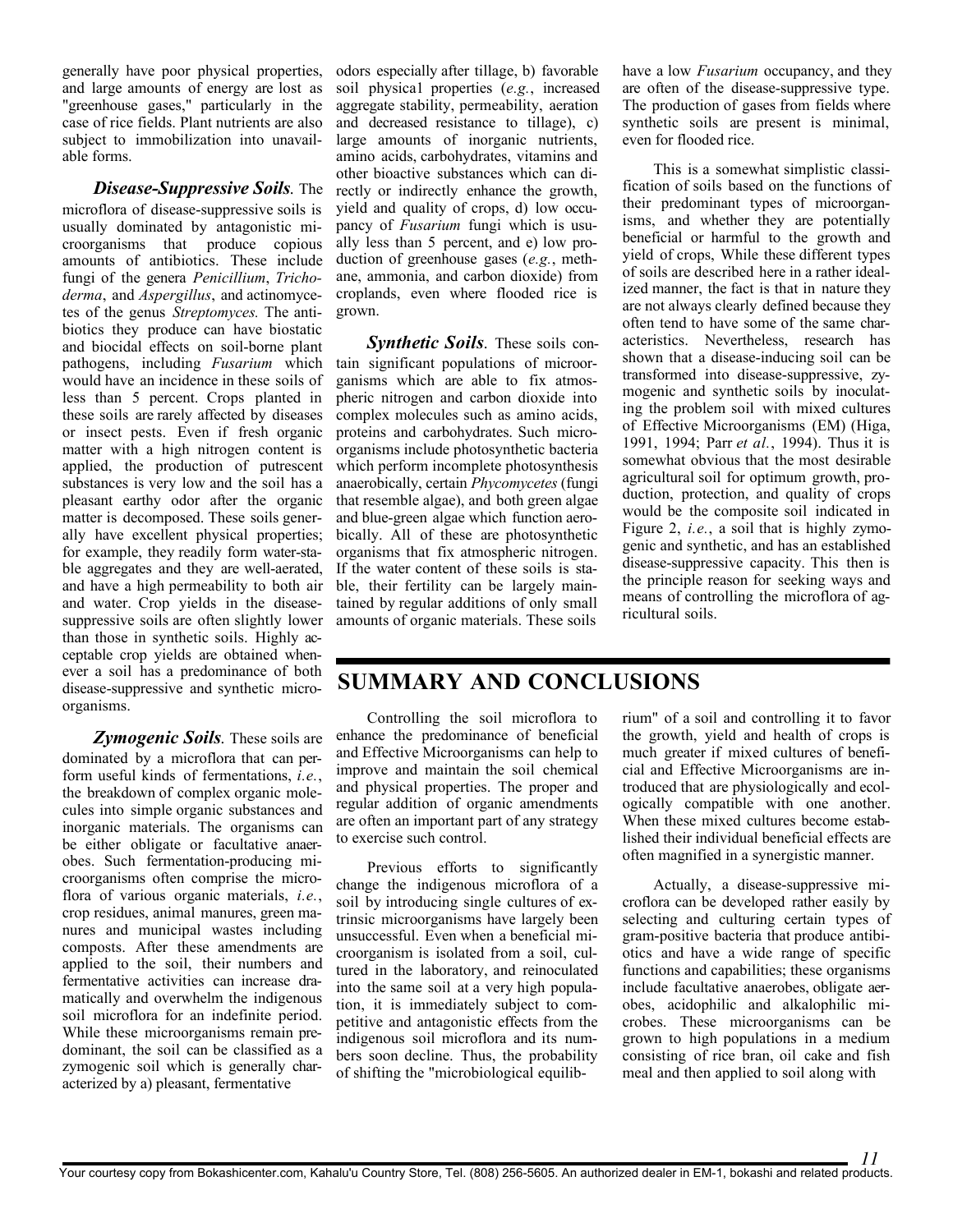well-cured compost that also has a large of a mixed culture of compatible, Effecstable population of beneficial microorganisms, especially facultative anaerobic bacteria. A soil can be readily transformed into a zymogenic/synthetic soil with disease-suppressive potential if mixed cultures of Effective Microorganisms with the ability to transmit these properties are applied to that soil.

The desired effects from applying cultured beneficial and Effective Microorganisms to soils can be somewhat variable, at least initially. In some soils, a single application (*i.e.*, inoculation) may be enough to produce the expected results, while for other soils even repeated applications may appear to be ineffective. The reason for this is that in some soils it takes longer for the introduced microorganisms to adapt to a new set of ecological and environmental conditions and to become well-established as a stable, effective and predominant part of the indigenous soil microflora. The important consideration here is the careful selection



tive Microorganisms properly cultured and provided with acceptable organic substrates. Assuming that repeated applications are made at regular intervals during the first cropping season, there is a very high probability that the desired results will be achieved.

There are no meaningful or reliable tests for monitoring the establishment of mixed cultures of beneficial and Effective Microorganisms after application to a soil. The desired effects appear only after they are established and become dominant, and remain stable and active in the soil. The inoculum densities of the mixed cultures and the frequency of application serve only as guidelines to enhance the probability of early establishment. Repeated applications, especially during the first cropping season, can markedly facilitate early establishment of the introduced Effective Microorganisms. Once the "new" microflora is established and stabilized, the desired effects will

#### Dr. Teruo Higa

Dr. Teruo Higa has been Professor of Horticulture at the University of the Ryukyus, Okinawa, Japan since 1982. He has been a faculty member at the University since 1970, after receiving his Ph.D. in Agriculture from the University of Kyushu.

Dr. Higa is author of many scientific papers and scholarly books in agriculture, including works detailing his research with Effective Microorganisms (EM). He has also written popular works on the uses of EM in agriculture and in other fields of the environmental sciences.

#### Dr. James F. Parr

Dr. James F. Parr serves as Coordinator for the USDA-ARS/USAID PASA Project on Dryland Agriculture, and as National Program Leader for Dryland Agriculture and Soil Fertility. He received his B.S. degree in Soil Science from Washington State University (1952) and M.S. (1957) and Ph.D. (1961) degrees in Soil Microbiology and Soil Physics from Purdue University.

Dr. Parr has more than 30 years of experience in soil/water/crop management systems research. During his 27 years with USDA, he has received six Certificontinue indefinitely and no further applications are necessary unless organic amendments cease to be applied, or the soil is subjected to severe drought or flooding.

Finally, it is far more likely that the microflora of a soil can be controlled through the application of mixed cultures of selected beneficial and Effective Microorganisms than by the use of single or pure cultures. If the microorganisms comprising the mixed culture can coexist and are physiologically compatible and mutually complementary, and if the initial inoculum density is sufficiently high, there is a high probability that these microorganisms will become established in the soil and will be effective as an associative group, whereby such positive interactions would continue. If so, then it is also highly probable that they will exercise considerable control over the indigenous soil microflora which, in due course, would likely be transformed into or replaced by a "new" soil microflora.

Dr. Higa recently founded the EM Research Organization (EMRO). He also serves as Chair of the Asia Pacific Natural Agriculture Network (APNAN) and is a member of the Board of Directors, International Nature Farming Research Center (INFRC). He is a member of the Flower Association of Japan, the Association for Cleaning the Water of Japan, the World Peace Association of Japan, the Committee to Prevent Erosion of Mt. Fuji, the Kyushu Horticultural Society, the Japan Laser Treatment Society, and the Japanese Competition for Towns and Villages in Bloom.

cates of Merit for outstanding research achievement and program leadership. He has served as a consultant to FAO, OICD and USAID on projects in over 20 developing countries.

He has published more than 200 scientific papers, both fundamental and applied research, on agricultural problems related to soil fertility, soil productivity, fertilizer technology, soil physics, soil microbiology, environmental quality, soil/ water/crop management systems, and sustainable agriculture. He is a Fellow of the American Society of Agronomy (1973) and the Soil Science Society of America (1976).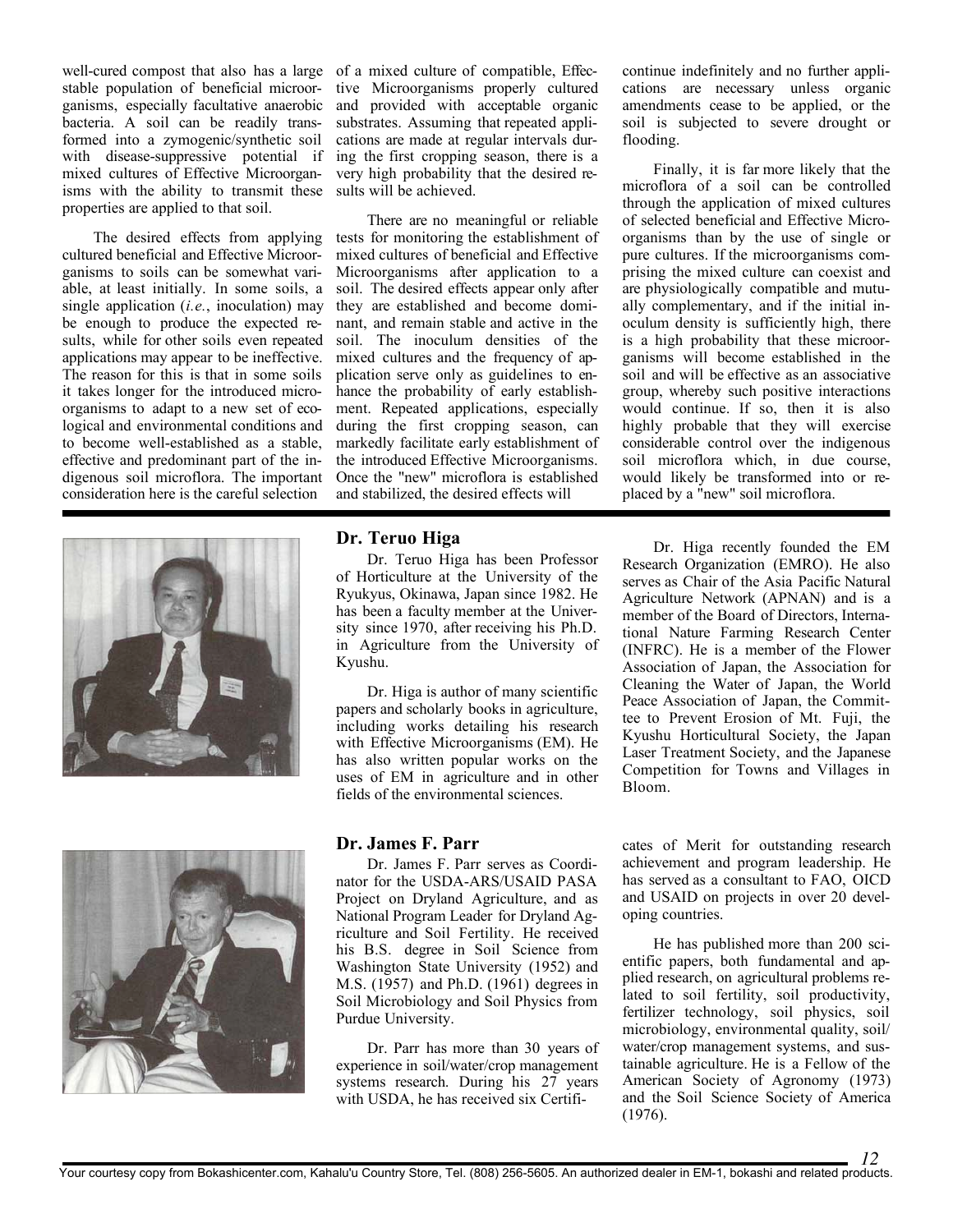#### REFERENCES

Higa, T. 1991. Effective microorganisms: A biotechnology for mankind. p. 8-14. *In* J.F. Parr, S.B. Hornick, and C.E. Whitman (ed.) Proceedings of the First International Conference on Kyusei Nature Farming. U.S. Department of Agriculture, Washington, D.C., USA.

Higa, T. and G.N. Wididana. 1991a. The concept and theories of Effective Microorganisms. p. 118-124. *In* J.F. Parr, S.B. Hornick, and C.E. Whitman (ed.) Proceedings of the First International Conference on Kyusei Nature Farming, U.S. Department of Agriculture, Washington, D.C., USA.

Higa, T. and G.N. Wididana. 1991b. Changes in the soil microflora induced by Effective Microorganisms. p. 153-162. *In* J.F. Parr, S.B. Hornick, and C.E. Whitman. (ed.) Proceedings of the First International Conference on Kyusei Nature Farming. U.S. Department of Agriculture, Washington, D.C., USA.

Higa, T. 1994. Effective Microorganisms: A new dimension for Nature Farm-ing. p. 20-22. *In* J.F. Parr, S.B. Hornick, and M.E. Simpson (ed.) Proceedings of the Second International Utilization of municipal wastes. p. 545- Conference on Kyusei Nature Farming. U.S. Department of Agriculture, Washington. D.C., USA.

Higa, T. 1995. Effective microorganisms: Their role in Kyusei Nature Farming and sustainable agriculture. *In*  J.F. Parr, S.B. Hornick, and M.E. Simpson (ed.) Proceedings of the Third International Conference on Kyusei Nature Farming, U.S. Department of Agriculture, Washington. D.C., USA. (In Press).

Hornick, S,B. 1992. Factors affecting the nutritional quality of crops. Amer. J. Alternative Agric. 7:63-68.

National Academy of Sciences. 1989. Alternative Agriculture. Committee on the Role of Alternative Agriculture Farming Methods in Modern Production Agriculture. National Research Council, Board on Agriculture. National Academy Press, Washington, D.C., USA. 448 p.

National Academy of Sciences. 1993. Pesticides in the Diets of Infants and Children. National Research Council, Board on Agriculture. National Academy Press, Washington, D.C., USA. 373 p.

Parr, J.F. and S.B. Hornick. 1992a. Agricultural use of organic amendments: A historical perspective. Amer. J. Alternative Agric. 7:181-l89.

Parr, J.F. and S.B. Hornick. 1992b. 559. *In* F.B. Metting (ed.) Soil Microbial

Ecology: Applications in Agriculture and Environmental Management. Marcel Dekker, Inc., New York, USA.

Parr, J.F., R.I. Papendick, S.B. Hornick, and R.E. Meyer. 1992. Soil quality: Attributes and relationship to alternative and sustainable agriculture. Amer. J. Alternative Agric. 7:5-11.

Parr, J.F. and S.B. Hornick. 1994. Assessment of the Third International Conference on Kyusei Nature Farming: Round Table Discussion by USDA Scientists, October 7,1993. Published by the Nature Farming Research and Development Foundation, Lompoc, California, USA.

Parr, J.F., S.B. Hornick, and D.D. Kaufman. 1994. Use of microbial inoculants and organic fertilizers in agricultural production. *In* Proceedings of the International Seminar on the Use of Microbial and Organic Fertilizers in Agricultural Production. Published by the Food and Fertilizer Technology Center, Taipei, Taiwan.

Reganold, J.P., R.I. Papendick, and J.F. Parr. 1990. Sustainable Agriculture. Scientific American 262(6): 112-120.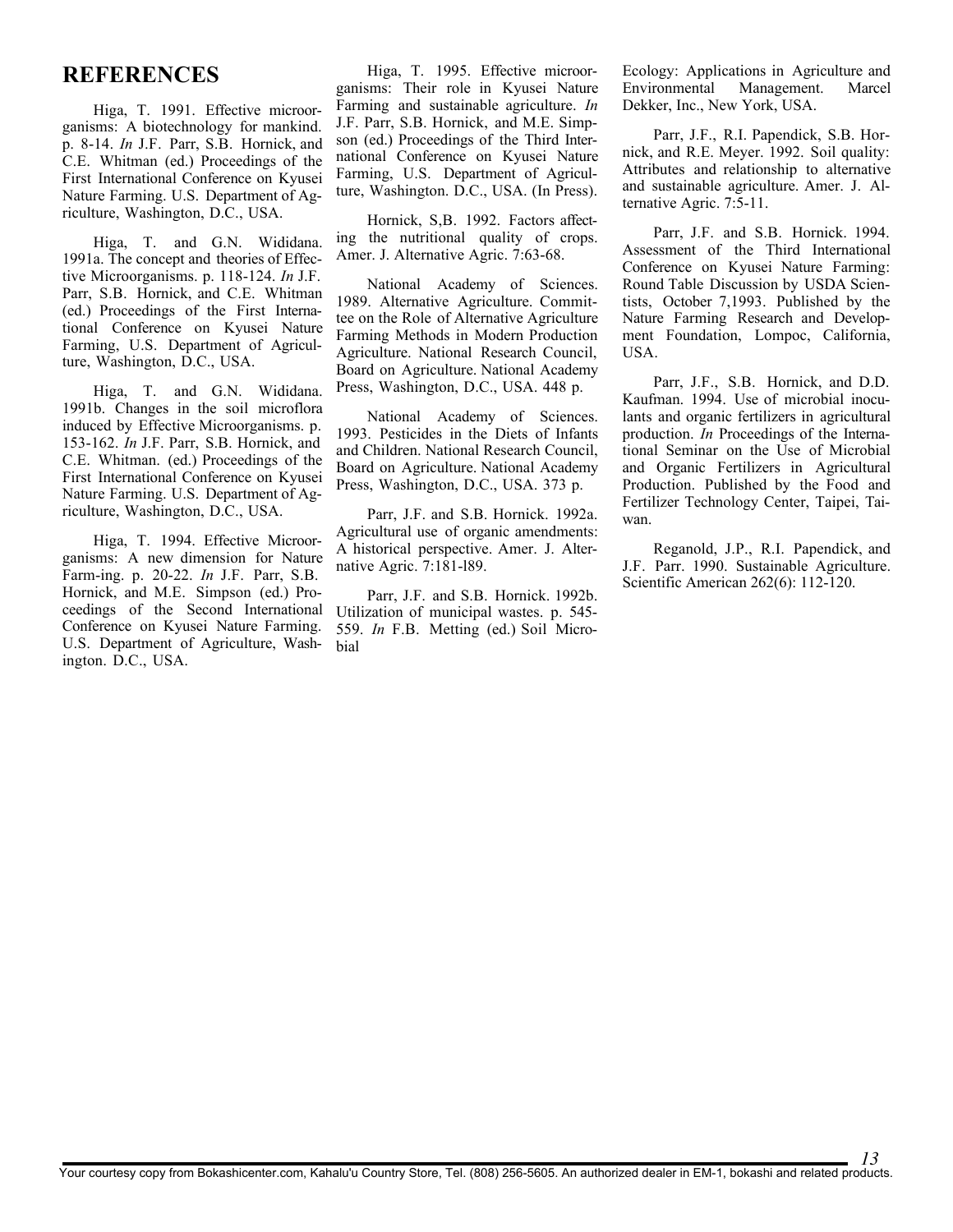Table 1. Some common functions of beneficial and harmful soil microorganisms as they affect soil quality, crop production, and plant health.

# Functions of Beneficial Microorganisms

- Fixation of atmospheric nitrogen
- Decomposition of organic wastes and residues
- Suppression of soil-borne pathogens
- Recycling and increased availability of plant nutrients
- Degradation of toxicants including pesticides
- Production of antibiotics and other bioactive compounds
- Production of simple organic molecules for plant uptake
- Complexation of heavy metals to limit plant uptake
- Solubilization of insoluble nutrient sources
- Production of polysaccharides to improve soil aggregation

# Functions of Harmful Microorganisms

- Induction of plant diseases
- Stimulation of soil-borne pathogens
- Immobilization of plant nutrients
- Inhibition of seed germination
- Inhibition of plant growth and development
- Production of phytotoxic substances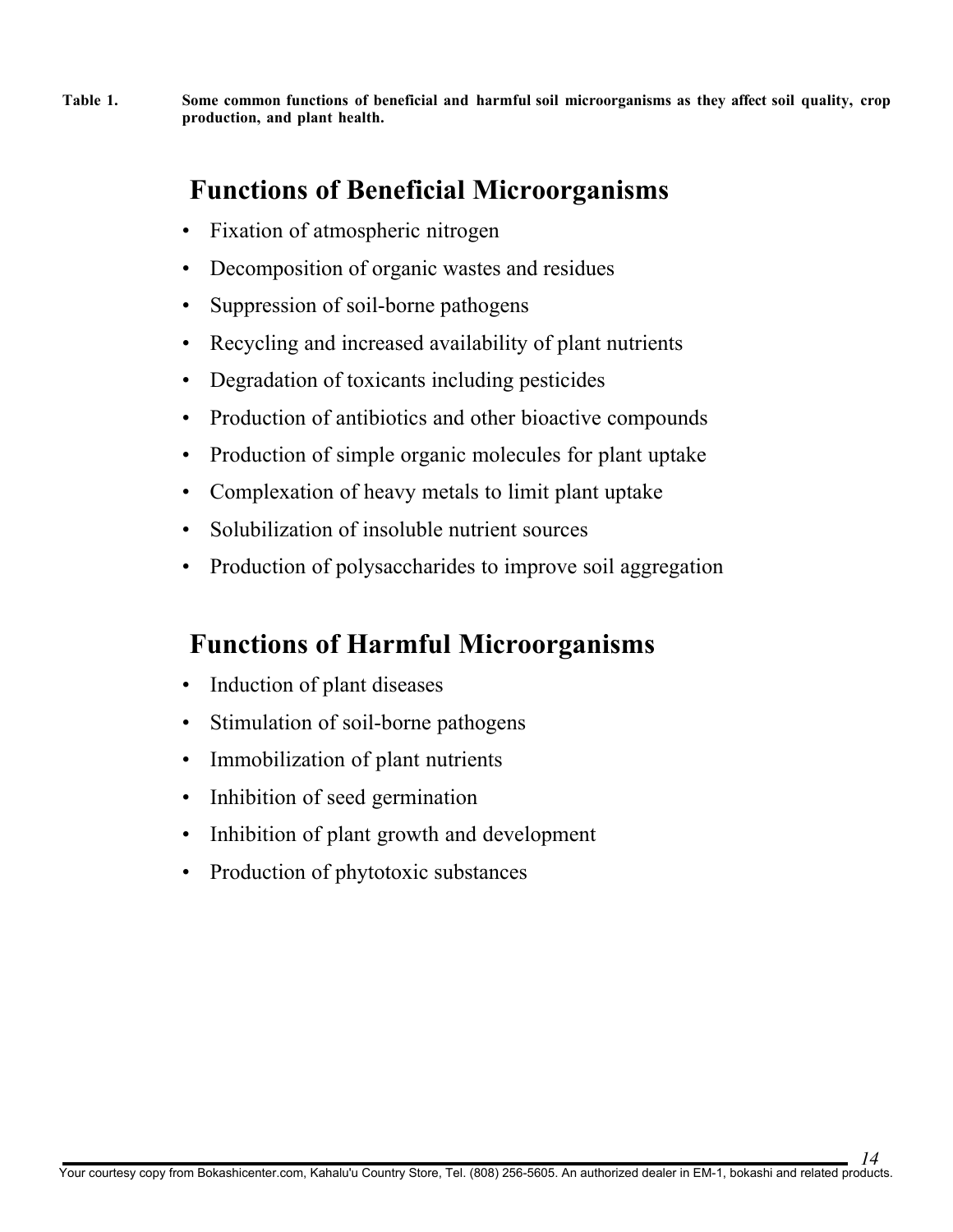

Your courtesy copy from Bokashicenter.com, Kahalu'u Country Store, Tel. (808) 256-5605. An authorized dealer in EM-1, bokashi and related products.